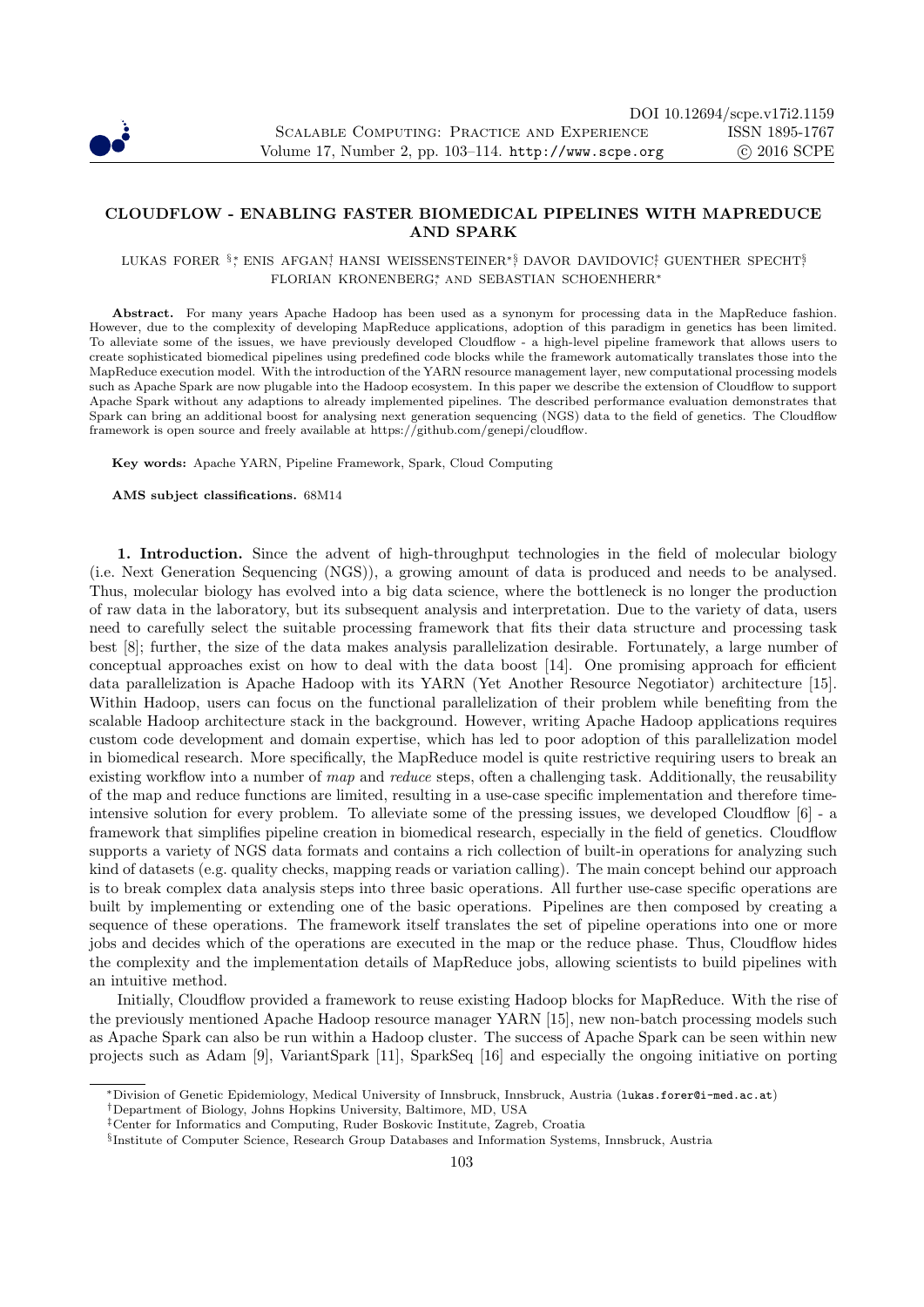GATK to Spark (GATK 4). However, similar to MapReduce, writing Spark pipelines can be a challenging task that prevents domain experts from using such models in their daily work. In the future, it is likely that Apache Spark will substitute MapReduce as the general-purpose processing engine of Hadoop. To support this transition, we extended Cloudflow to support Spark and evaluated three genetics data-analysis pipelines that have been developed on both MapReduce and Spark engines. The results demonstrates that our contribution helps reduce the development time and increases reusability of the code over different use cases and even on different data processing engines.

2. Apache Hadoop. Apache Hadoop is an initiative for distributed computing on a cluster infrastructure. It is well known for providing an open-source implementation of the batch processing model MapReduce, initially developed by Google in 2004. In 2013, Apache Hadoop introduced a new resource management system - YARN - that allows multiple data processing models to be integrated on the same cluster, allowing different processing models to share common underlying resources. In YARN, the MapReduce processing library is now referred to as MapReduce 2 (MR2). MR2 uses the required distributed file system (HDFS) as the default data location for data input and output.

Compared to MapReduce 1 (MR1), the two main components (JobTracker, TaskTracker) have been reorganized: The *JobTracker* has been broken up into three services (ResourceManager, Application Master, JobHistoryServer). The *ResourceManager* is a YARN service to run applications (e.g. MapReduce, Impala or Spark). The *Application Master* is started for each job and includes all parts to manage e.g. a MapReduce job. The *JobHistoryServer* is responsible for providing information about already finished jobs. Instead of using a *TaskTracker* to start individual tasks, the YARN *NodeManager* service manages all resources on one node and starts individual *containers* (former tasks). As mentioned, this setup provides multiple processing models within the same cluster, including MapReduce and Spark.

One of the important changes within YARN is how resources are managed. Within MapReduce, the amount of concurrent tasks on each node have been specified separately for map and reduce (*mapred.tasktracker.map. tasks.maximum*, *mapred.tasktracker.reduce.tasks.maximum*). Now with YARN, one can only specify the amount of cores on each node (*yarn.nodemanager.resource.cpu-vcores*) and the amount of available memory (*yarn.nodemanager.resource.memory-mb*), independently of map and reduce. Using these two parameters, YARN runs the amount of appropriate containers per node. Since Cloudflow provides support for both the MapReduce and Spark processing model, they will be introduced shortly in the coming paragraphs.

2.1. MapReduce. The aim of MapReduce is to develop a simple and scalable method to process large datasets on several machines in parallel [5]. The main idea behind this distributed programming model is that a long-time calculation is split into a *map* and a *reduce* phase which contains all the logic behind the calculation and is specified by the user. The underlying framework itself takes care of parallelization, task scheduling, load-balancing and fault-tolerance. Due to its simplicity, MapReduce is used to solve many scientific problems where large-scale computing is needed. Moreover, MapReduce is ideal for parallel batch processing of terabytes of input data. The data-flow of a MapReduce program consists of several steps, where only the map and reduce function are problem-specific and the other steps are loosely coupled with the problem and generalized. In the first step, the input data set is split into key/value pairs and a user defined map function is executed for each pair:

$$
map(key, value) \rightarrow list((key_i, value_i)), where_i = 0...n
$$

The map function reads a pair, performs some problem-specific calculations and produces zero or *n* intermediate key/value pairs for each input pair. In the next step, the intermediate key/value pairs are grouped by similar keys and a merged list of all values for this key is created. Finally, the user-defined reduce function is applied to the intermediate key/list pairs:

## $reduce(key_i, list(value_i)) \rightarrow list(outalue)$

The values created by the reduce function are the final outputs of a MapReduce job.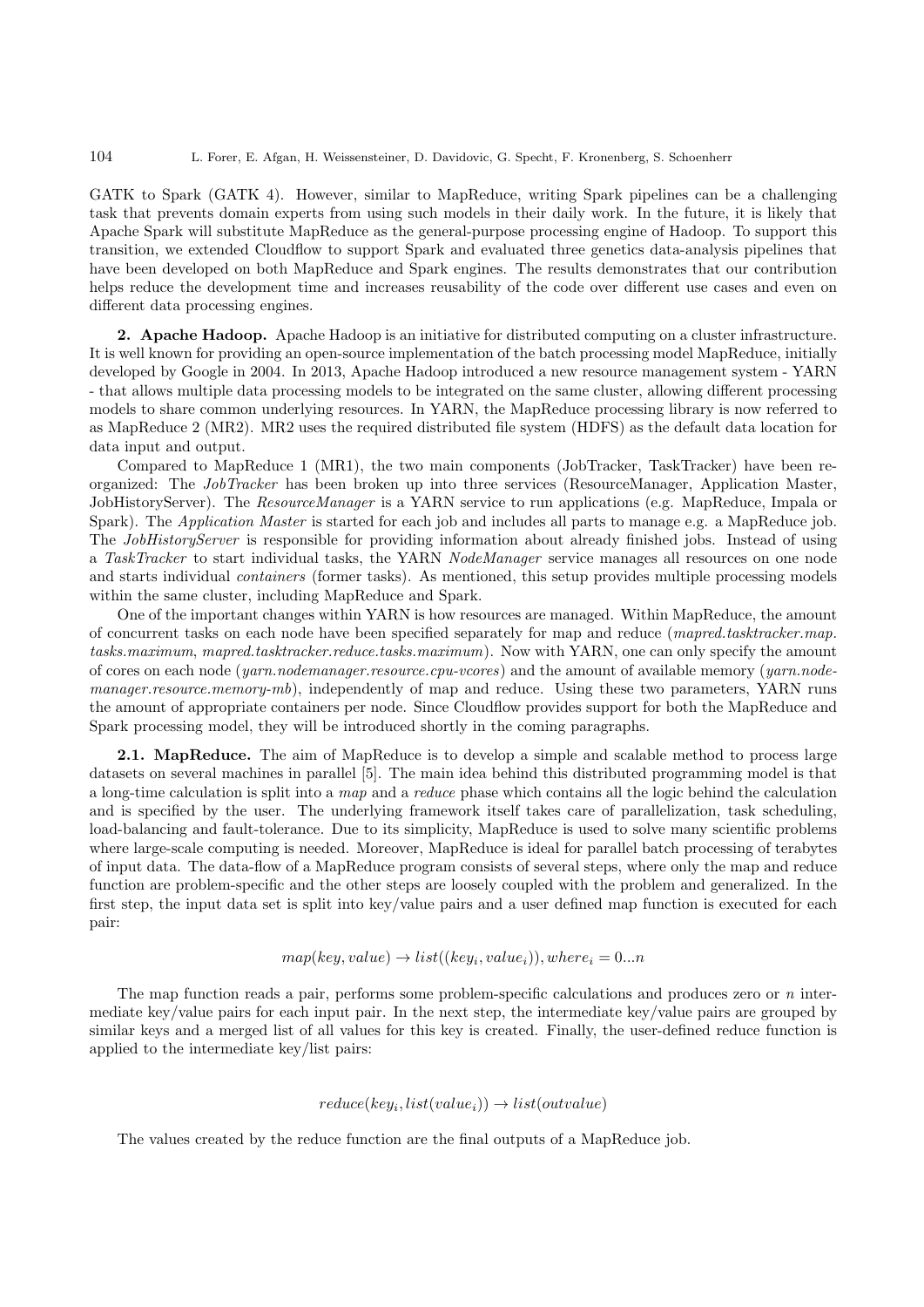2.2. Apache Spark. The cluster computing framework Spark was initiated at UC Berkeley AMPlab in 2009 and is an Apache top-level project since 2014 [17]. Spark can run in standalone mode, or over existing cluster managers like Apache Mesos or YARN. Therefore, no Hadoop cluster is required as long as a shared file system is provided (e.g. NFS). In addition to the batch data processing model, streaming data processing model is supported by using a micro-batch model. Currently Spark offers four main libraries: Spark SQL and Dataframes for working with structured data, Spark Streaming for fault-tolerant stream processing, a machine learning library called MLlib, with a collection of algorithms already provided and an API for graph processing called GraphX.

Spark's main differentiation to MapReduce is the in-memory cache based on the Resilent Distributed Datasets (RDD) concept. Thereby it has lower launching overheads compared to MapReduce [16]. While MapReduce is ideal for batch processing of large datasets, Spark profits from RDDs caching and is therefore able to handle tight-coupled problems faster than MapReduce. If the data fits in the memory, Spark outperforms MapReduce. In contrast to the two-stage disk based Map and Reduce phase, Spark allows multi-stage in-memory primitives, based on RDDs transformation and action operations. While *map* can be modeled with a lazy transformation that calls a function for each element in a data set and returns another RDD, *reduce* is an action operation triggering a computation (aggregation) and sending either all the RDDs elements back to the main program (*driver*) or write them on the disk. The RDD's operation concept is represented in Figure 2.1.



Fig. 2.1. Apache Spark's RDD Operations.

Spark based software in the genomic data analysis is currently evolving, by exploiting the increased memory of cluster systems. First implementations of the Smith-Waterman local sequence alignment approach was realized within SparkSW [18]. VariantSpark [11] employs Spark MLlib machine learning library using the k-means clustering for population structure deconvolution.

2.3. Related Work. To simplify the implementation of MapReduce jobs, Apache Pig has been introduced as a higher level interface [12]. It is based on HDFS and MapReduce and allows a fast implementation of data flows with already available data operations such as *join*, *filter* or *group by*. Data flows are specified in the Pig Latin language that describes a directed acyclic graph (DAG) and defines how data should be processed. A further advantage of Apache Pig is the ability to check the data flow on optimizations, e.g. if two grouping statements can be combined. The costs to write code in Apache Pig are lower than setting up a Java project and implementing the corresponding MapReduce functions. But, as stated earlier, Apache Pig includes only a limited number of operators and writing Apache MapReduce jobs directly in Java yields advantages in speed compared to Apache Pig.

The pipeline framework FlumeJava [4] is based on the concept of immutable parallel collections. This kind of data-structure can be used to process and analyze their items in parallel. The end user can either use one of the predefined functions or can combine them with its own. Each function is implemented as parallel for-each loop, which is then translated by the framework into a series of MapReduce jobs. During the translation, the framework itself decides if such a function should be executed locally (i.e. sequentially) or remotely (i.e. parallel). Apache Crunch (https://crunch.apache.org/) is a freely available open source implementation of FlumeJava.

3. Cloudflow. Cloudflow [6] is a framework to simplify the creation of analysis pipelines by encapsulating complex data analysis steps as simple operations. This approach helps hide the complexity and the implementation details of complex data-parallel pipelines. Moreover, the concept of using basic operations increases the reusability and enables testing of the operation logic on a local workstation by using existing unit testing frameworks.

Since Cloudflow used initially Apache MapReduce for pipeline execution, it offers parallel data processing, data reliability and fault tolerance out of the box. This fact is especially important in the field of Cloud Computing, where infrastructure often relies on commodity hardware and nodes can fail on a regular basis (e.g. due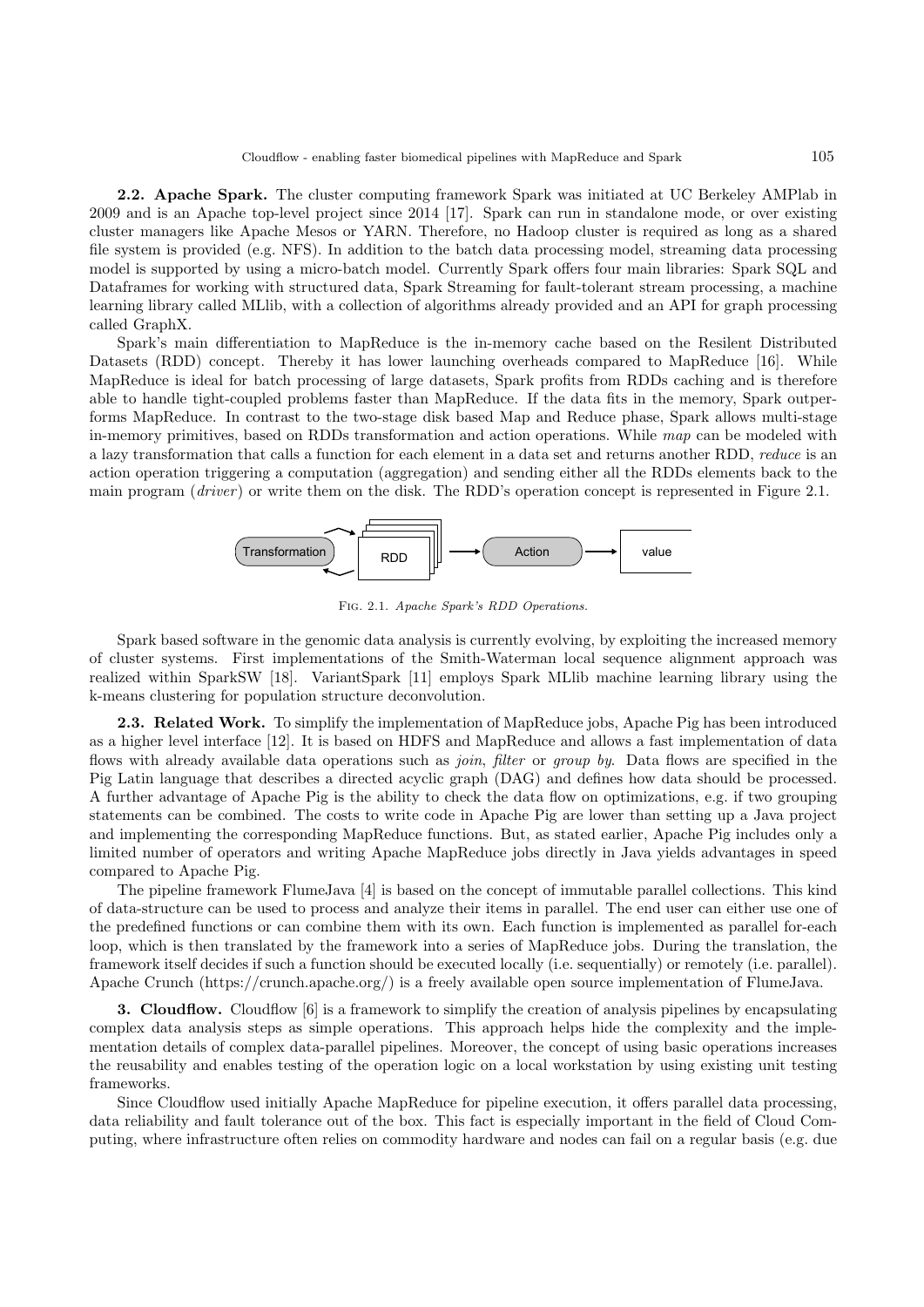to miss-configuration or hardware failures). At the same time, the architecture of Cloudflow is independent from MapReduce. As we show in this paper on the example of Apache Spark, it provides parallelization constructs and abstraction interfaces that can be used to extend the system by implementing other parallel programming models (see Figure 3.1).



Fig. 3.1. The architecture of Cloudflow enables to test the pipeline during development on the local machine and to execute the same pipeline on a Hadoop cluster for big data analaysis.

Instead of developing a new declarative language for the pipeline composition, we developed a clear Java API. The proposed framework implements different patterns to speed up pipeline creation, to be extensible, and to support test-driven pipeline development. The following section gives an overview on the abstraction, explains the basic operations in detail, and shows how pipelines are created.

3.1. Data Types and Basic Operations. Cloudflow operates on records consisting of a key/value pair, whereby different record types are available (e.g. *TextRecord*, *IntegerRecord*, *FastqRecord*). A loader class is responsible for loading the input data and converting it into an appropriate record type. As mentioned earlier, Cloudflow supports three different basic operations: *transform*, *summarize*, and *group*. These are used to analyze and transform records.

The transform operation is used to analyze one input record and to create between 0 and *n* output records. The user implements the computational logic for this operation by extending an abstract class. This child class provides the function implementation that is then executed by the Cloudflow framework for all input records in parallel:

```
Class MyTransformer extends Transformer {
    public void transform(Record) {
       doSomethingInParallel();
       emit(new Record());
    }
}
```
The summarize operation is used on a list of records, whereby records with the same key are grouped. Thus, the signature of the process method has the key and a list of records as an input:

```
Class MySummarizer extends Summarizer {
   public void summarize(Key, List<Record>) {
       doSomethingInParallel();
       emit(new Record());
    }
}
```
The group operation is a special operation, which takes a list of records as an input and creates a Record group with the same key. The Cloudflow framework automatically inserts a group-operation between a transform- and a summarize-operation. This ensures, that output records of the transform operation are compatible with the input records of the summarize operation. The group-operation is realized by using the shuffle phase of a MapReduce job or  $reduceByKey$  transformation in Spark.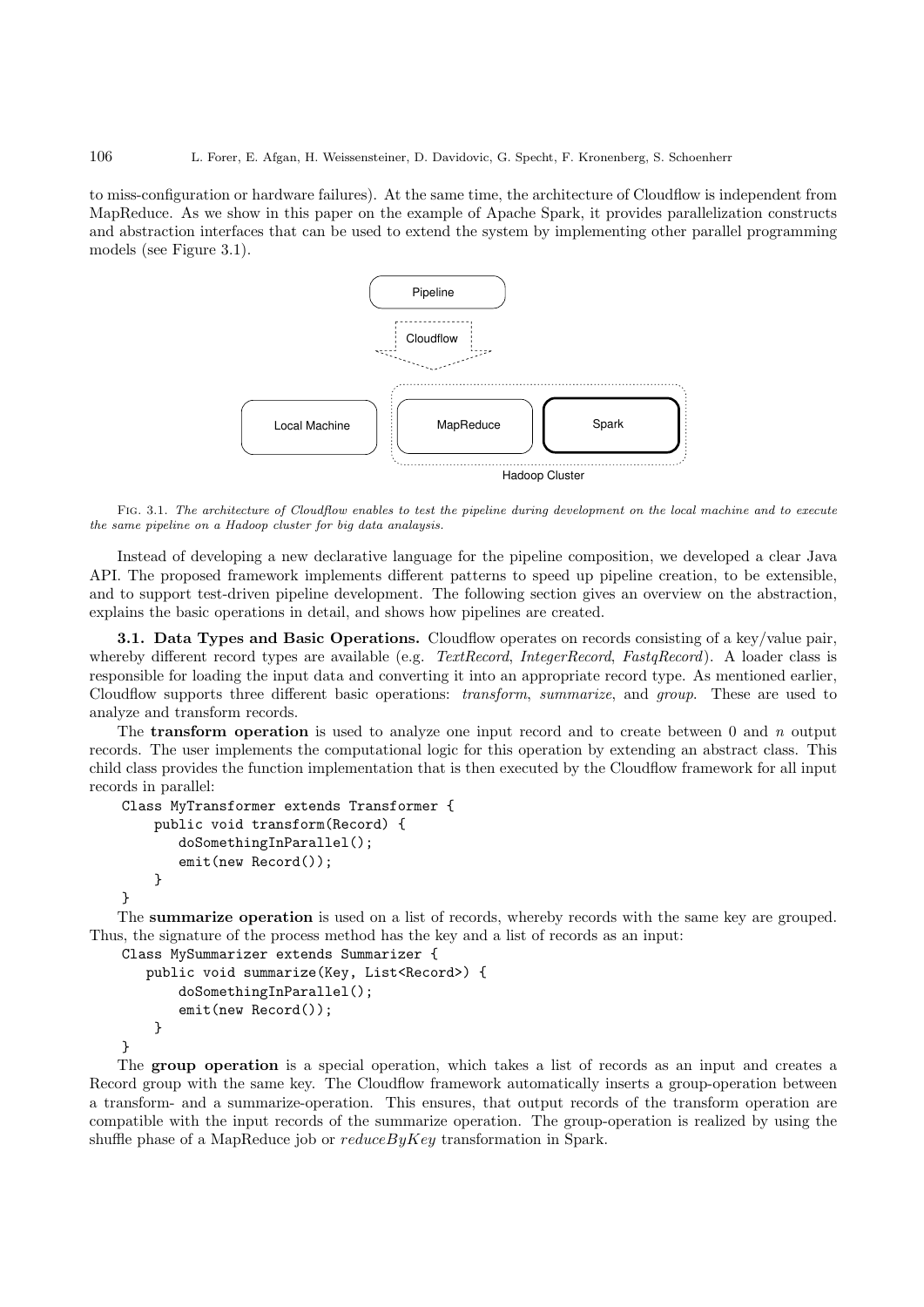Based on these operations, the user defines pipelines by building sequences of operations (see Section 3.3); a pipeline must start with a transform operation, all further operations are optional and can be used in arbitrary order.

3.2. Extended Operations. Complex operations are built by combining one or more basic operations. We already implemented several standard operations that are helpful for the analysis of text or numerical data records:

- Filter: this operation is a special transform operation, which emits the record to the subsequent operation iff a user-defined condition is fulfilled.
- Split: the transform operation calculates for each input record a new split level (i.e. a new key). This key is used by the group operation to create chunks, which can then be analyzed by a user-defined summarize operation.
- Aggregation (sum, mean): This defines a group operation followed by a summarize operation to aggregate all values with the same key (e.g. calculates the mean of all values). One record with the aggregated value is then emitted to the subsequent operation.
- Executor: this summarize operation writes all grouped values into a file on the local disk. It is then used as the input of an external UNIX command line program. Based on the lines of the output file, new records are created and emitted to the subsequent operation.

Since Cloudflow's operations are based on the Composite pattern, all these extended operations can also be used as a basis for new operations. In addition, this enables to split complex operations into several sub-operations, which improves testing and maintenance.

3.3. Pipeline Composition. The user builds pipelines by connecting several operations with compatible interfaces. For this purpose the Cloudflow framework implements the Builder pattern, which enables (a) building complex pipelines, (b) providing type safety and (c)support for implementing domain specific builders (see Section 4.1). In addition, the Builder pattern ensures that only a valid sequence of operations can be created (e.g. after the group-by operation, a summarize operation has to be added).

```
Class LineToWords extends Transformer {
  public void transform(TextRecord rec) {
    String[] words = rec.getValue().split()
    for (String word: words){
      emit(new IntegerRecord(word, 1));
    }
   }
}
pipeline.loadText(input)
        .transform(LineToWords.class)
        .sum()
        .save(output);
```
Fig. 3.2. WordCount example using Cloudflow.

To help the user and accelerate the pipeline composition process, Cloudflow comes preconfigured with a set of useful operations. This has the advantage that even the default WordCount example can be broken down into a few simple operations and is defined in a single line of code (see Figure 3.2). In the first step, a text file is loaded from HDFS (loadText). Then, for each record (i.e. line of input) the application-specific LineToW ords operation is executed, which splits the line into words and creates a new record for each word. In the last step, a predefined sum operation is executed. The operation extends the pipeline by a group-by operation and a summarize-operation in order to sum up all the values for a certain key. For frequently used operations (e.g. sum, mean or count), we created special builder functions, which extend the pipeline and improve the code readability by keeping the code simple.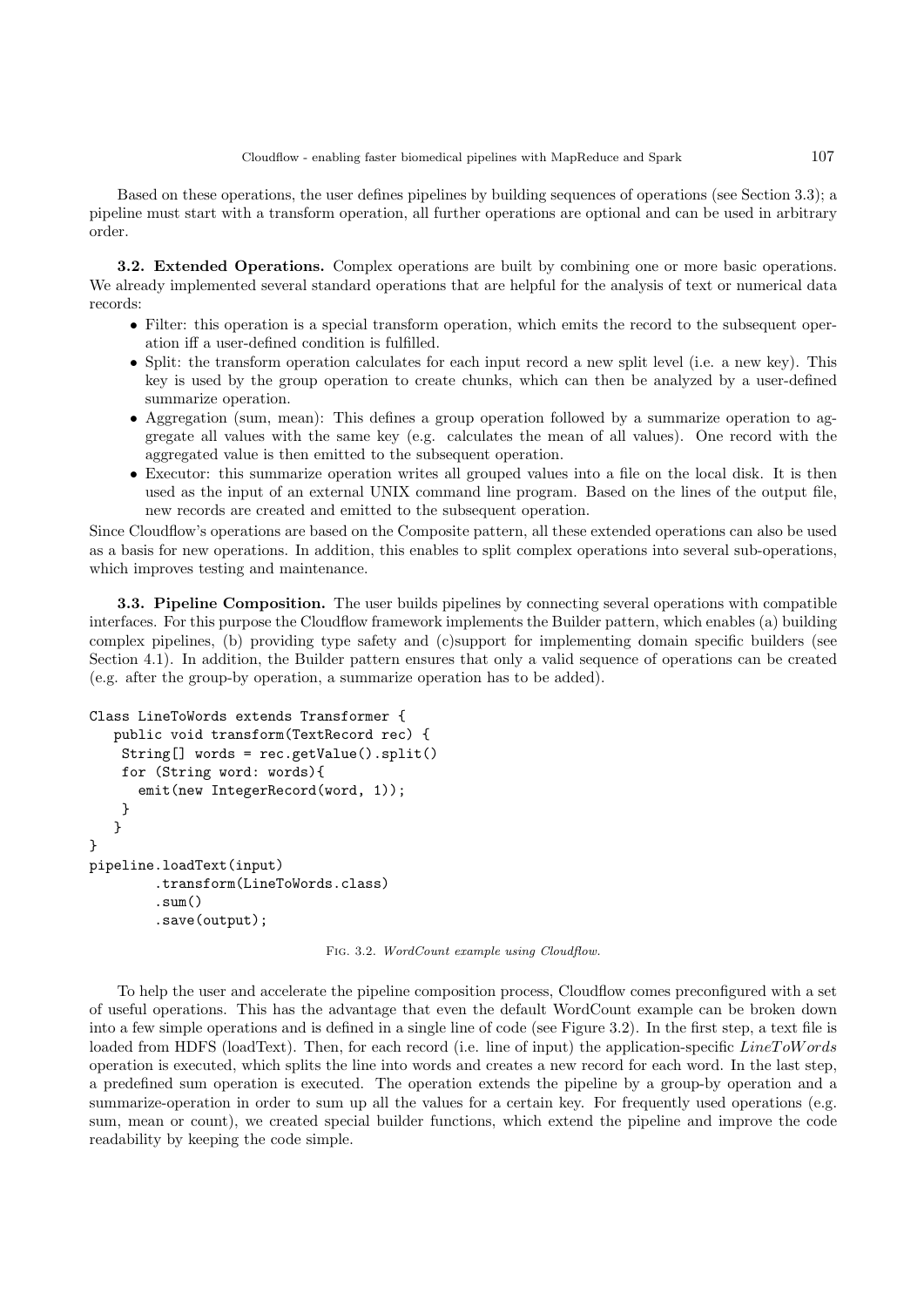3.4. Pipeline Execution on MapReduce. Before the execution, Cloudflow checks the compatibility of input and output records of consecutive operations. This ensures that only valid and executable pipelines are submitted to the cluster.

If the pipeline is executable and valid, then the operation sequence is translated into an execution plan. The execution plan specifies if an operation is executed in the map or in the reduce phase. Based on this plan, Cloudflow creates one or more MapReduce jobs and configures them to execute the user-defined operations in the correct order. In this translation step, Cloudflow tries to minimize the number of MapReduce jobs by combining consecutive transform operations and by executing all transform operations after a summarize operation in the same reducer instance (see Figure 3.3).

For additive summarize operations (e.g. sum), Cloudflow takes advantage of Hadoop's combiner functionality. The idea of this improvement is to combine the key/value pairs that are generated by all the map tasks on the same machine into fewer pairs. Thus, the number of pairs that are transferred between mapper and reducer are minimized, which results in a positive effect on the network bandwidth since unnecessary communication is avoided.



FIG. 3.3. Cloudflow translates the operation sequence automatically into an executable MapReduce job.

3.5. Pipeline Execution on Spark. Since the architecture of Cloudflow is independent from MapReduce, the provided parallelization constructs and abstraction interfaces can be used to extend the system by using Spark as an alternative parallelization framework. Thus, we implemented a new pipeline executor that takes a Cloudflow pipeline as input and translates the execution plan to a sequence of transformations. This transformations are using the Spark API in order to operate on Resilient Distributed Datasets (RDD) and take advantage of in-memory technologies.

The main task of this process is to combine all consecutive transform operations and to execute them step by step in the *flatMapToPair* stage of a Spark job. Next, the summarize operation defines the logic behind the *groupByKey* operation. In the last step, all transform operations are then executed using Spark's *map* transformation. Thus, the created Spark job needs two stages to execute a single Cloudflow pipeline (see Figure 3.4).

To optimize the execution time of the generated Spark job, Cloudflow tries to minimize the number of memory intensive *groupByKey* operations. This is achieved by using *reduceByKey* for most summarize-operations or by mapping this operations to the equivalent build-in transformation of Spark (e.g. count, sum, mean).

3.6. Bioinformatics Support. Cloudflow provides a variety of already implemented utilities, which facilitate the creation of pipelines in the field of Bioinformatics (especially for NGS data in Genetics). For that purpose, we implemented, based on HadoopBAM [10], several record types and loader classes in order to process FASTQ, BAM and VCF files. Moreover, we created several operations and filters for the analysis of biological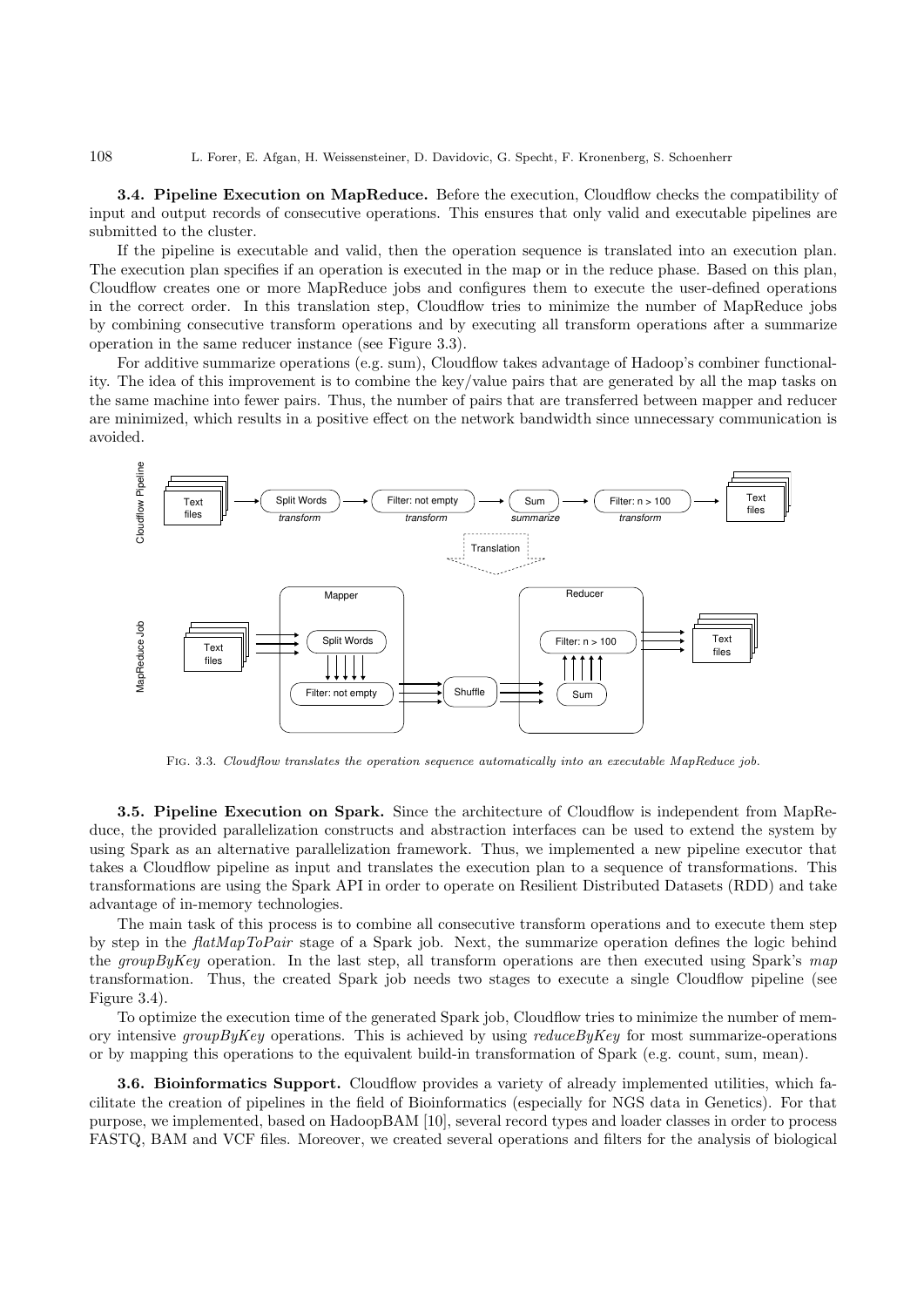

Fig. 3.4. The Spark pipeline executor takes a Cloudflow pipeline as input and translates the execution plan to a sequence of Spark transformations.

datasets. For example, a typical quality control pipeline for VCF files can be implemented by simply combining several built-in operations. First, we apply predefined filters to discard variations that are monomorphic, marked as duplicates, or are Insertions or Deletions (InDels). For all records passing the filters, Cloudflow applies a summarize operation that calculates the call rate for each variation (see Figure 3.5).

```
Class CallRateCalc extends Transformer {
  public void transform(VcfRecord record) {
   VariantContext snp = record.getValue();
    float call = callRate(snp);emit(new FloatRecord(snp.getID(), call);
  }
}
pipeline.loadVCF(input)
        .filter(MonomorphicFilter.class)
        .filter(DuplicateFilter.class)
        .filter(InDelFilter.class)
        .transform(CallRateCalc.class)
        .save(output);
```
Fig. 3.5. VCF Quality Control Pipeline using Cloudflow.

3.7. Deploying Pipelines as a Service. Cloudgene [13] is a web-based platform to create and execute workflows consisting of Hadoop YARN, Apache Pig and command line-based programs. It can be seen as an additional layer between Hadoop and the end-user that hides the complexity of the framework. Therefore, Cloudgene is the perfect candidate to provide Cloudflow pipelines as a service. Such pipeline can be integrated into the workflow platform by utilizing Cloudgene's plugin interface. No adaptation to the source code is needed, while only a simple plain text file including a header, input parameters, output parameters and the definition of the workflow itself need to be created. When launching Cloudgene, the manifest file is loaded and the client interface is automatically rendered using information from the file. As Cloudgene supports different technologies, it is possible to parallelize the calculations using Cloudflow and to visualize the results using R.

Cloudflow requires a compatible Hadoop YARN cluster for executing pipelines. CloudMan [2, 3] makes it possible to easily procure and configure a virtual compute cluster on a cloud infrastructure. The procured platform delivers a dynamically scalable Slurm and Hadoop cluster along with a number of higher level bioin-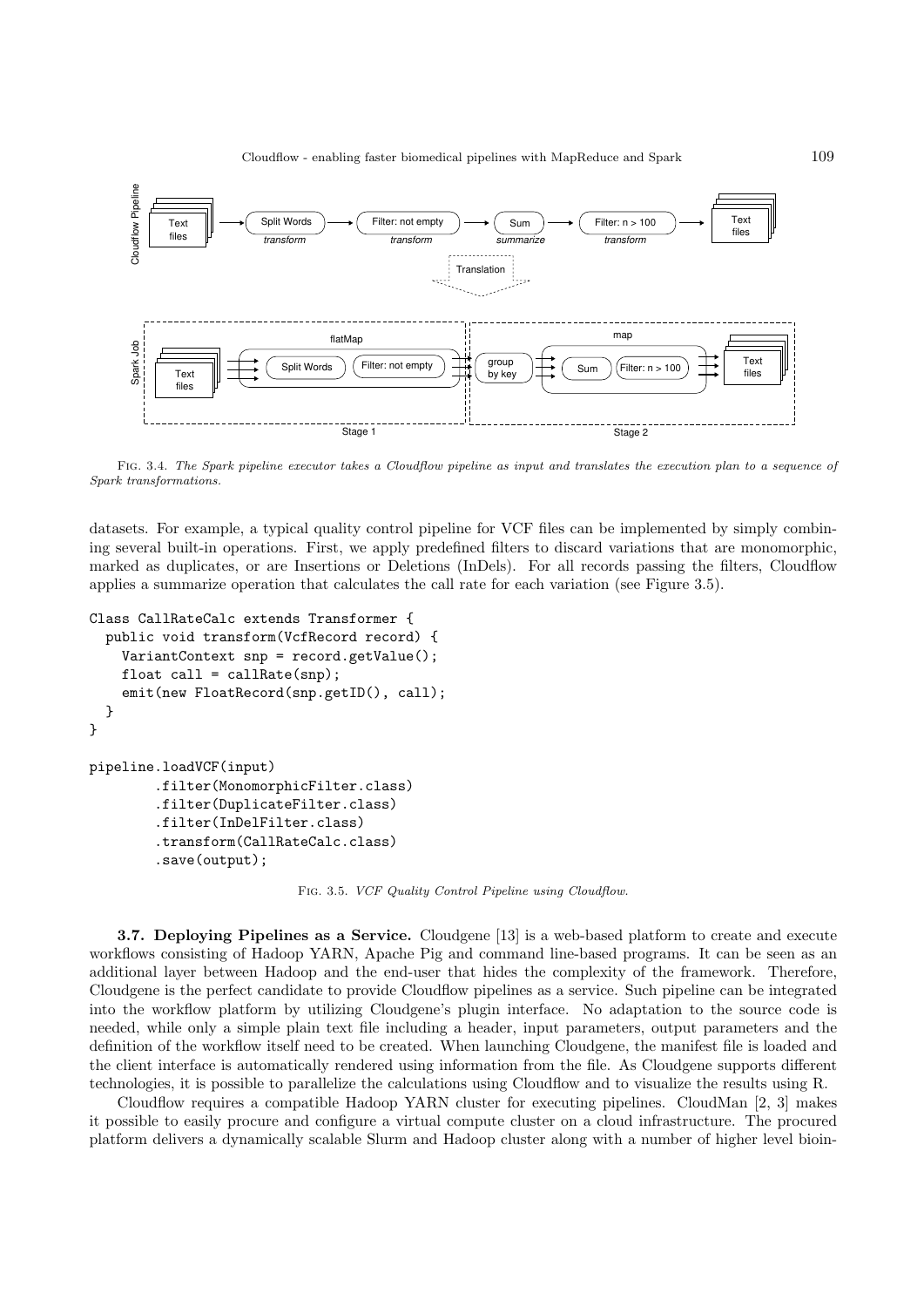formatics applications. With its ability to be launched and managed via a web browser on a number of clouds, customized as necessary, and easily shared with collaborators, CloudMan makes it possible to readily utilize cloud resources in a research environment. The approach on how Cloudgene and CloudMan can be combined efficiently has already been demonstrated [7], paving the path for readily executing Cloudflow pipelines.

4. Evaluation. As shown in [6], Cloudflow has practically the same execution time compared to Apache Crunch and the overhead between a Cloudflow pipeline and a plain MapReduce job is negligible. To evaluate the here presented extension, we implemented three different data-analysis pipelines using Cloudflow. The results of our experiments demonstrate that Spark brings a speed-up in the execution time compared to MapReduce. The following sections describe the experiments in detail. For more extensive pipeline examples, take a look at the source code repository at https://github.com/genepi/cloudflow. All the experiments have been executed on a 6 node physical cluster (5 cores & 32 GB RAM each) running the latest Cloudera Version (CDH 5.1.1) and Hadoop YARN 2.6.

4.1. WordCount. We extended our previously introduced WordCount example from [6] and executed it with different input datasets to compare the execution times of the existing Cloudflow MapReduce implementation with the new Spark implementation (see Figure 4.1).



Fig. 4.1. Execution time of the WordCount use case

The results of this initial experiment show that overall the new Spark executor is faster than the existing MapReduce implementation. Moreover, the results demonstrate that the Spark WordCount pipeline implemented within Cloudflow scales well with the amount of input data.

4.2. Quality Control of Sequencing Data. When working with NGS data, the quality of raw data needs to be checked before subsequent downstream analysis (e.g. read mapping/alignment) can be achieved. Factors such as read errors, insertions or deletions of bases must be considered that finally results in the most accurate genome position for each read. The mean base quality per position is an important metric to get an overview about sequencing data quality.

The parallelization of the pipeline is realized by writing a transform operation, which calculates a quality value for each base of the input read. Next, a summarize operation is used to calculate the mean value of all qualities for a certain position (see Figure 4.2).

We executed the pipeline with different BAM files taken from the 1000 Genomes Project [1] to test and validate the pipeline with real-world input data. Three different datasets were used: (1) sample HG00097 high coverage chromosome 11 [1 GB]; (2) sample HG00096 high coverage whole exome [8 GB] and (3) sample HG00096 low coverage whole genome [15 GB]. The results of this experiment show that the new Spark executor has a speed-up of 2 compared to the MapReduce implementation (see Figure 4.3).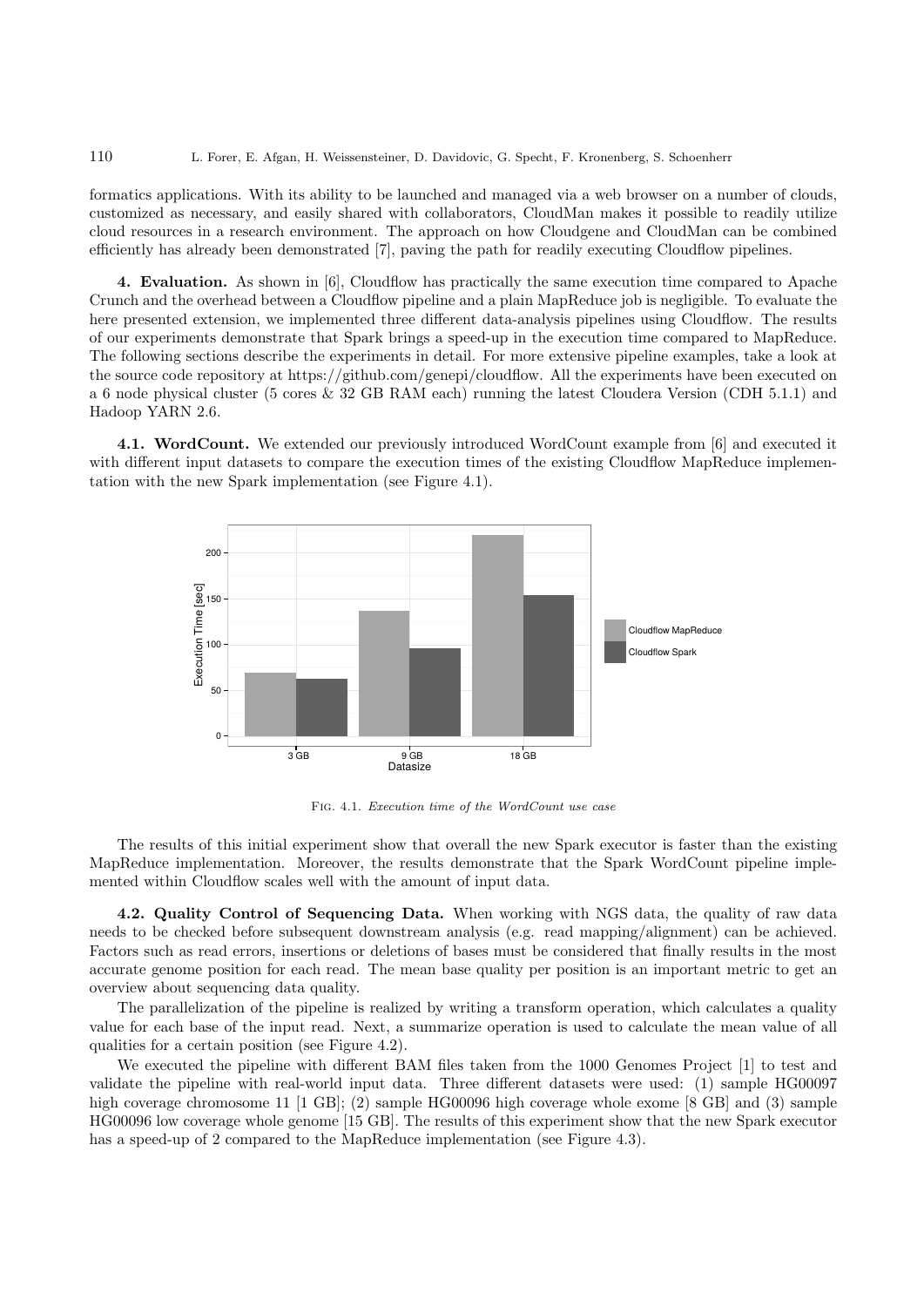Cloudflow - enabling faster biomedical pipelines with MapReduce and Spark 111

```
class GetQuality extends Transformer<BamRecord, IntegerRecord> {
    public void transform(BamRecord record) {
    for (int pos = 0; pos < (record.getSequenceLength(); pos++) {
        emit(new IntegerRecord(pos, (record.getQualityAtPos(pos));
    }
}
BioPipeline pipeline = new BioPipeline("Check Base Quality");
pipeline.loadBam(input).apply(GetQuality.class).mean().save(output);
```
FIG. 4.2. BAM Quality Control Pipeline using Cloudflow.



Fig. 4.3. Execution time of the BAM Quality Control Pipeline with different sample from the 1000 Genomes Project

For this pipeline Cloudflow uses the *groupByKey* transformation to calculate the average of all qualities. This transformation shows especially a good performance if all values for one key can fit into memory. However, too many values resulting in disc swaps and finally resulting in a execution time similar to MapReduce. This could lead to a bottleneck for extremely large datasets.

4.3. Sequence Length Distribution. This workflow generates the distribution of all sequence lengths within one BAM sample. This is especially useful for currently upcoming technologies such as the third generation Single Molecule Sequencing on PacBio or Oxford Nanopore systems to check for long reads or to determine appropriate reads as seeds within mapping algorithms.

The parallelization of the pipeline is realized by writing a transform operation that creates a new record for each read where the key represents the length of the read and the value is set to a constant. The summarize operation sums up all values per key, which finally represents the total number of reads with a certain length (see Figure 4.4).

```
class CalcReadLength extends Transformer<BamRecord, IntegerRecord> {
   public void transform(BamRecord record) {
        emit(new IntegerRecord((record.getSequenceLength(), 1);
    }
}
BioPipeline pipeline = new BioPipeline("Check Read Length");
pipeline.loadBam(input).apply(CalcReadLength.class).sum().save(output);
```
Fig. 4.4. Sequence Length Distribution using Cloudflow.

The pipeline was executed with the same datasets as described in Section 4.2. Again this experiment shows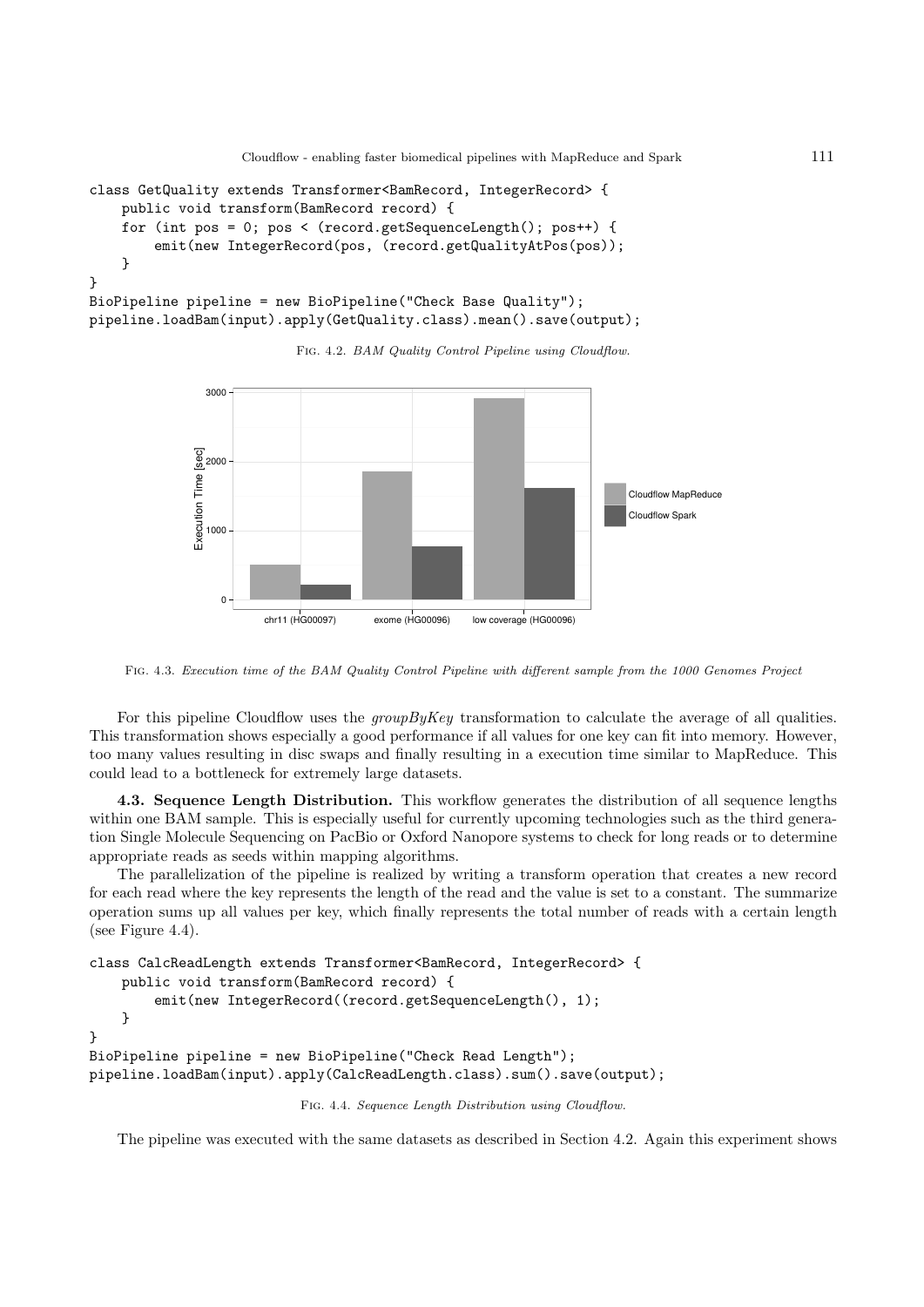the expected speed-up when the Cloudflow pipeline is executed on Spark instead of MapReduce (see Figure 4.5).



Fig. 4.5. Execution time of the Sequence Length Distribution pipeline with different samples from the 1000 Genomes Project

Compared to the previous pipeline, Cloudflow uses the *reduceByKey* transformation to sum up all values. This enables Spark to combine records with the same key on each partition before shuffling the data and sending it to other nodes. Thus, no memory overflow is produced and the pipeline scales linear with the amount of data.

4.4. Scalability. We tested the scalability of the new Spark executor in terms of the number of machines. For that experiment, we executed the same Cloudflow pipeline on the Hadoop cluster using 2, 4 and 6 nodes and compared the measured execution times with those of the MapReduce executor (see Figure 4.6). The results show that the overhead of executing a Cloudflow pipeline on a small MapReduce cluster (in our case two nodes) is much higher than using the same cluster with Spark. However, after a cluster size of 4 nodes both executors scale identically. Thus, the user benefits from the Spark executor when the used cluster is small.



Fig. 4.6. Execution time of the WordCount use case

5. Discussion and Future Work. With Coudflow, an approach was presented that enables separation of the development of analysis pipelines from the underlying parallelization model. The extension of Cloudflow to Spark as an alternative execution engine has several advantages: (1) the developer has the possibility to create pipelines without thinking about the underlying technical details of the used parallelization framework; (2) the developer is not limited to one specific parallelization framework and can evaluate its pipeline using different frameworks without additional effort; (3) the end-user has the possibility to decide where an existing pipeline should be run depending on its computing infrastructure. Moreover, users take advantage when new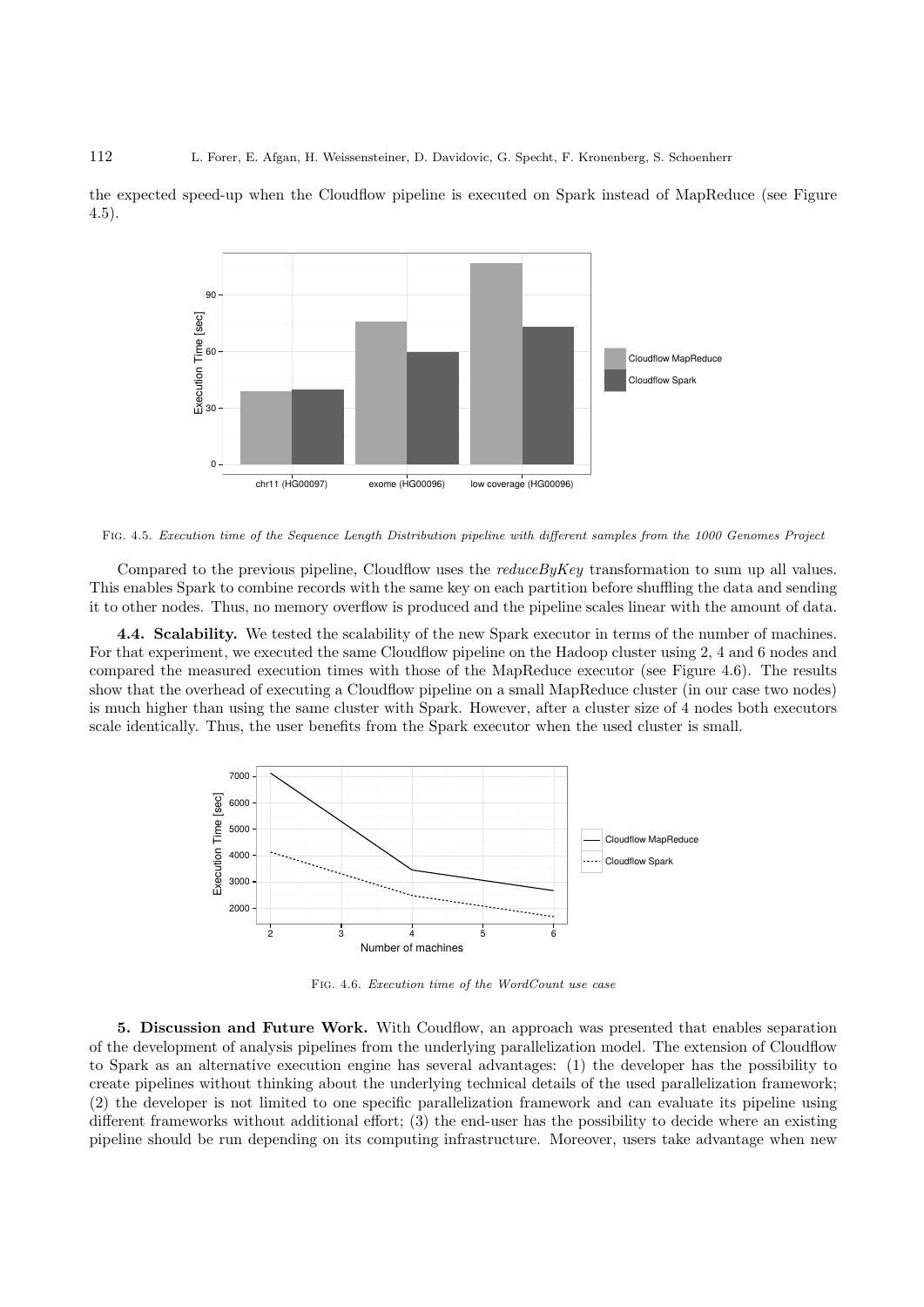parallelization models are integrated into Cloudflow and can use them without changing the source code of the pipeline.

However, such a generic approach also has some limitations in terms of optimizations. Currently, Cloudflow does not take advantage of all in-memory features provided by Spark. Our implementation minimizes the number of memory intensive transformations (e.g. *groupByKey*) only for some predefined 'summarizers' (e.g. sum and count). Moreover, no caching-support is implemented, which is essential for machine learning algorithms. To overcome this issue we will implement additional features in future releases to support even more use cases in the field of bioinformatics. Beside the optimizations of the translation processes, we plan to integrate new file formats such as ADAM and CRAM, which will enable further development of scalable services.

6. Conclusion. Cloudflow's overall aim is to simplify the development of complex analysis pipelines by using abstract operations. Therefore, operations need only be written once and can be re-used for future MapReduce and Spark usage. The major advantage of Cloudflow lies in the provision of validated operations, especially in the area of genetics, and its extensibility.

The contribution of this paper was an extension of Cloudflow that enables executing the same pipeline on Spark as on MapReduce. The experiments and evaluation show that (1) the same pipeline can be executed on Spark without changing the existing source code, (2) Spark leads to a speed-up for most pipelines and (3) the architecture of Cloudflow is extensible and therefore new analysis tools and file-formats based on Spark (e.g. ADAM) can be easily integrated in the future.

Acknowledgments. This work was, in part, supported by the "Scalable Big Data Bioinformatics Analysis in the Cloud" grant from the Croatian Ministry of Science, Education, and Sport and the Austrian Federal Ministry of Science and Research (BMWF) and by the FP7-PEOPLE programme grant 277144 (AIS-DC).

## REFERENCES

- [1] G. R. Abecasis, A. Auton, L. D. Brooks, M. A. DePristo, R. M. Durbin, R. E. Handsaker, H. M. Kang, G. T. Marth, and G. A. McVean. An integrated map of genetic variation from 1,092 human genomes. Nature, 491:56–65, 2012 Nov 1 2012.
- [2] E. Afgan, D. Baker, N. Coraor, B. Chapman, A. Nekrutenko, and J. Taylor. Galaxy cloudman: delivering cloud compute clusters. BMC bioinformatics, 11(Suppl 12):S4, 2010.
- [3] E. Afgan, D. Baker, N. Coraor, H. Goto, I. M. Paul, K. D. Makova, A. Nekrutenko, and J. Taylor. Harnessing cloud computing with galaxy cloud. Nature biotechnology, 29(11):972–974, 2011.
- [4] C. Chambers, A. Raniwala, F. Perry, S. Adams, R. R. Henry, R. Bradshaw, and N. Weizenbaum. Flumejava: easy, efficient data-parallel pipelines. In ACM Sigplan Notices, volume 45, pages 363–375. ACM, 2010.
- [5] J. DEAN AND S. GHEMAWAT. Mapreduce: simplified data processing on large clusters. Communications of the ACM, 51(1):107– 113, 2008.
- [6] L. FORER, E. AFGAN, H. WEISSENSTEINER, D. DAVIDOVIC, G. SPECHT, F. KRONENBERG, AND S. SCHÖNHERR. Cloudflow A framework for mapreduce pipeline development in biomedical research. In 38th International Convention on Information and Communication Technology, Electronics and Microelectronics, MIPRO 2015, Opatija, Croatia, May 25-29, 2015, pages 172–177, 2015.
- [7] L. Forer, T. Lipic, S. Schonherr, H. Weisensteiner, D. Davidovic, F. Kronenberg, and E. Afgan. Delivering bioinformatics mapreduce applications in the cloud. In Information and Communication Technology, Electronics and Microelectronics (MIPRO), 2014 37th International Convention on, pages 373–377. IEEE, 2014.
- [8] T. LIPIC, K. SKALA, AND E. AFGAN. Deciphering big data stacks: An overview of big data tools. In Big Data Analytics: Challenges and Opportunities (BDAC-14), 2014.
- [9] M. Massie, F. Nothaft, C. Hartl, C. Kozanitis, A. Schumacher, A. D. Joseph, and D. A. Patterson. Adam: Genomics formats and processing patterns for cloud scale computing. Technical Report UCB/EECS-2013-207, EECS Department, University of California, Berkeley, Dec 2013.
- [10] M. NIEMENMAA, A. KALLIO, A. SCHUMACHER, P. KLEMELÄ, E. KORPELAINEN, AND K. HELJANKO. Hadoop-bam: directly manipulating next generation sequencing data in the cloud. Bioinformatics,  $28(6)$ :876-877, 2012.
- [11] A. R. O'Brien, N. F. W. Saunders, Y. Guo, F. A. Buske, R. J. Scott, and D. C. Bauer. VariantSpark: population scale clustering of genotype information. BMC Genomics, 16(1):1052+, Dec. 2015.
- [12] C. OLSTON, B. REED, U. SRIVASTAVA, R. KUMAR, AND A. TOMKINS. Pig latin: a not-so-foreign language for data processing. In Proceedings of the 2008 ACM SIGMOD international conference on Management of data, pages 1099–1110. ACM, 2008.
- [13] S. SCHÖNHERR, L. FORER, H. WEISSENSTEINER, F. KRONENBERG, G. SPECHT, AND A. KLOSS-BRANDSTÄTTER. Cloudgene: A graphical execution platform for mapreduce programs on private and public clouds. BMC bioinformatics, 13(1):200, 2012.